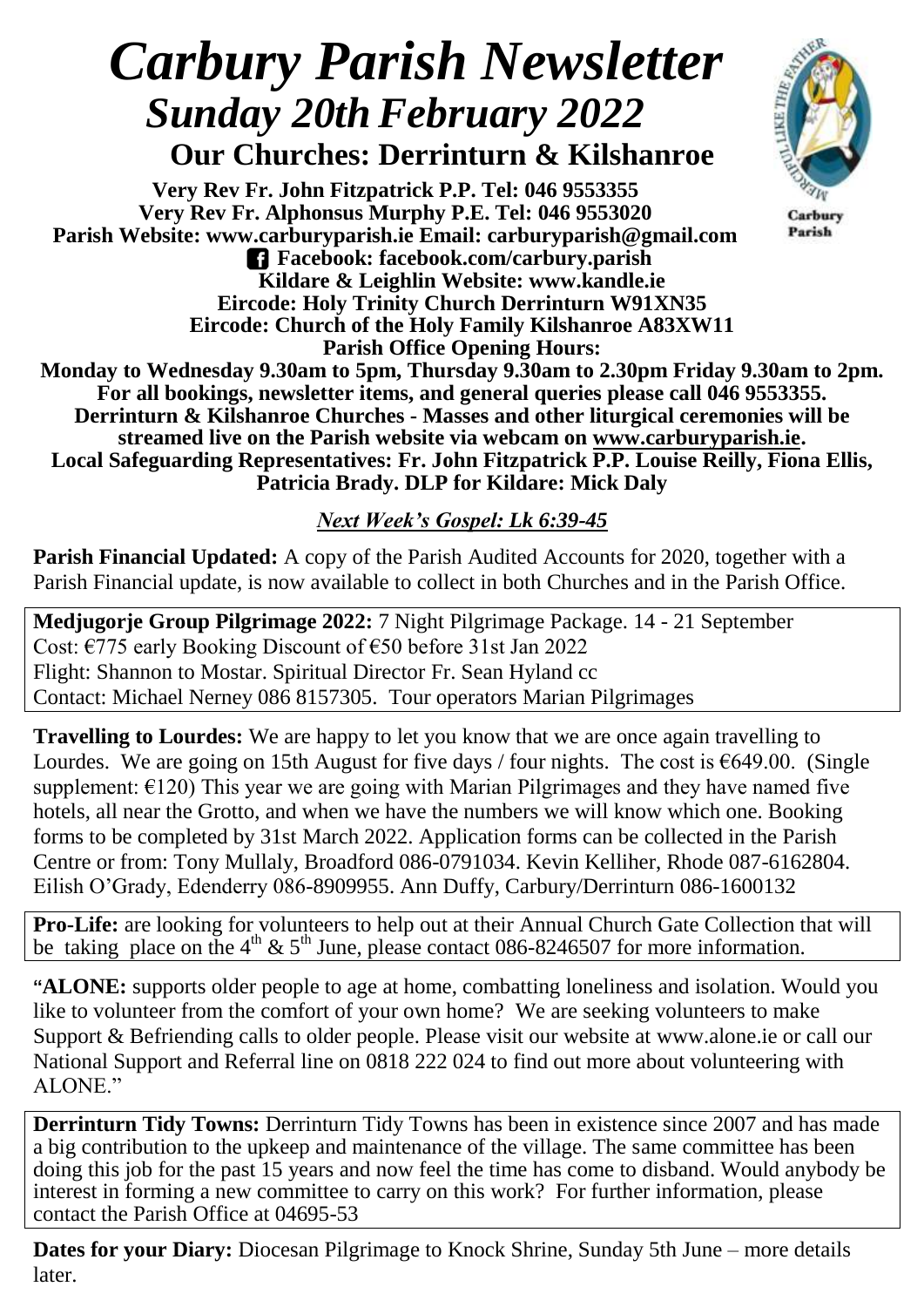| 2022                                                             | <b>Derrinturn</b>                                                                                                                                                                                                                                    | <b>Kilshanroe</b>                                                                                                                                                |
|------------------------------------------------------------------|------------------------------------------------------------------------------------------------------------------------------------------------------------------------------------------------------------------------------------------------------|------------------------------------------------------------------------------------------------------------------------------------------------------------------|
| Sat 19 <sup>th</sup> February                                    |                                                                                                                                                                                                                                                      | 7.30pm                                                                                                                                                           |
| St Boniface of                                                   |                                                                                                                                                                                                                                                      |                                                                                                                                                                  |
| Lausanne                                                         |                                                                                                                                                                                                                                                      |                                                                                                                                                                  |
| Sun $20th$ February<br>Seventh Sunday in<br><b>Ordinary Time</b> | 11am Anniversary Masses: Tom Quinn,<br>Trinity Crescent. Marion Dolan, Clonkeen.<br>Peadar O'Neill. Michael Sheeran,<br>Dreenane, 9 <sup>th</sup> Anniversary, also<br>Remembering Paddy & Noreen Murphy,<br>and Philip & Patricia Sheeran. Edward & |                                                                                                                                                                  |
|                                                                  | Margaret Dowdall, Ticknevin. Paddy<br>Murphy, 6 <sup>th</sup> Anniversary. Evan Nolan, 6 <sup>th</sup><br><b>Anniversary. Birthday Remembrance:</b><br>May Martin. Peter Ennis.                                                                      |                                                                                                                                                                  |
| <b>Mon 21st February</b>                                         | Adoration until 12 Midnight                                                                                                                                                                                                                          |                                                                                                                                                                  |
| <b>St Peter Damian</b>                                           | <b>9.30am</b> Luke & Mary McGuinness, also<br>Mary Griffith, Anniversary.                                                                                                                                                                            |                                                                                                                                                                  |
| Tues $22^{nd}$ February                                          | 9.30am No Mass.                                                                                                                                                                                                                                      |                                                                                                                                                                  |
| The Chair of St Peter                                            |                                                                                                                                                                                                                                                      |                                                                                                                                                                  |
| <b>Wed</b> $23^{rd}$ <b>February</b>                             | 9.30am No Mass.                                                                                                                                                                                                                                      | 9.00am                                                                                                                                                           |
| <i>St Polycarp</i>                                               |                                                                                                                                                                                                                                                      |                                                                                                                                                                  |
| Thurs $24^{th}$ February                                         | 9.30am Ann Morris, Killina, 5 <sup>th</sup>                                                                                                                                                                                                          |                                                                                                                                                                  |
| St Walburga                                                      | Anniversary.                                                                                                                                                                                                                                         |                                                                                                                                                                  |
| Fri 25 <sup>th</sup> February<br>St Ethelbert of Kent            | 9.30am William Hogan, Coonough,<br>Anniversary, Brigid Kearns, Anniversary,<br>also Patrick & Teresa Farrell and all the<br>Deceased Members of the Farrell Family,<br>Allenwood.                                                                    |                                                                                                                                                                  |
| Sat $26^{th}$ February<br>St Alexander of<br>Alexandria          |                                                                                                                                                                                                                                                      | <b>7.30pm</b> Tom Cummins, $1st$<br>Anniversary. James $\&$<br>Mary O'Connor,<br>Coonough, also their<br>Daughter Theresa, who<br>was interred in<br>Manchester. |
| Sun $27th$ February<br>Eighth Sunday in<br><b>Ordinary Time</b>  | 11am Mary Brigid & Stephen O'Toole,<br>also Patsy Kenaney, Anniversary. Brendan<br>Tobin, Ticknevin, 2 <sup>nd</sup> Anniversary. Moyra,<br>Matthew & Larry Mangan, Haggard,<br>Anniversary.                                                         |                                                                                                                                                                  |

*Please remember in your prayers, Patrick (Paddy) McNally, Drehid, Carbury, Co. Kildare. May He Rest In Peace.* 

**Eucharistic Adoration for Vocations:** If we have no Priests, we have no Eucharistic. We need to pray for vocations. There will be a Holy Hour every Thursday evening from 7-8pm in Holy Trinity Church Derrinturn. You are greatly needed! "The Church and the world have a great need of Eucharistic Adoration"(Pope John Paul II)

**Synod News:** People across Kildare and Leighlin are being invited to take part in a Listening Lent. This Lent, in different ways, you will be invited to share your experience of being part of the Church community. Together with Pope Francis, we want to hear from as many people as possible. The lived experience of every person is welcome and needed. Keep an eye to the diocesan and parish website and social media platforms in the coming weeks to find out more.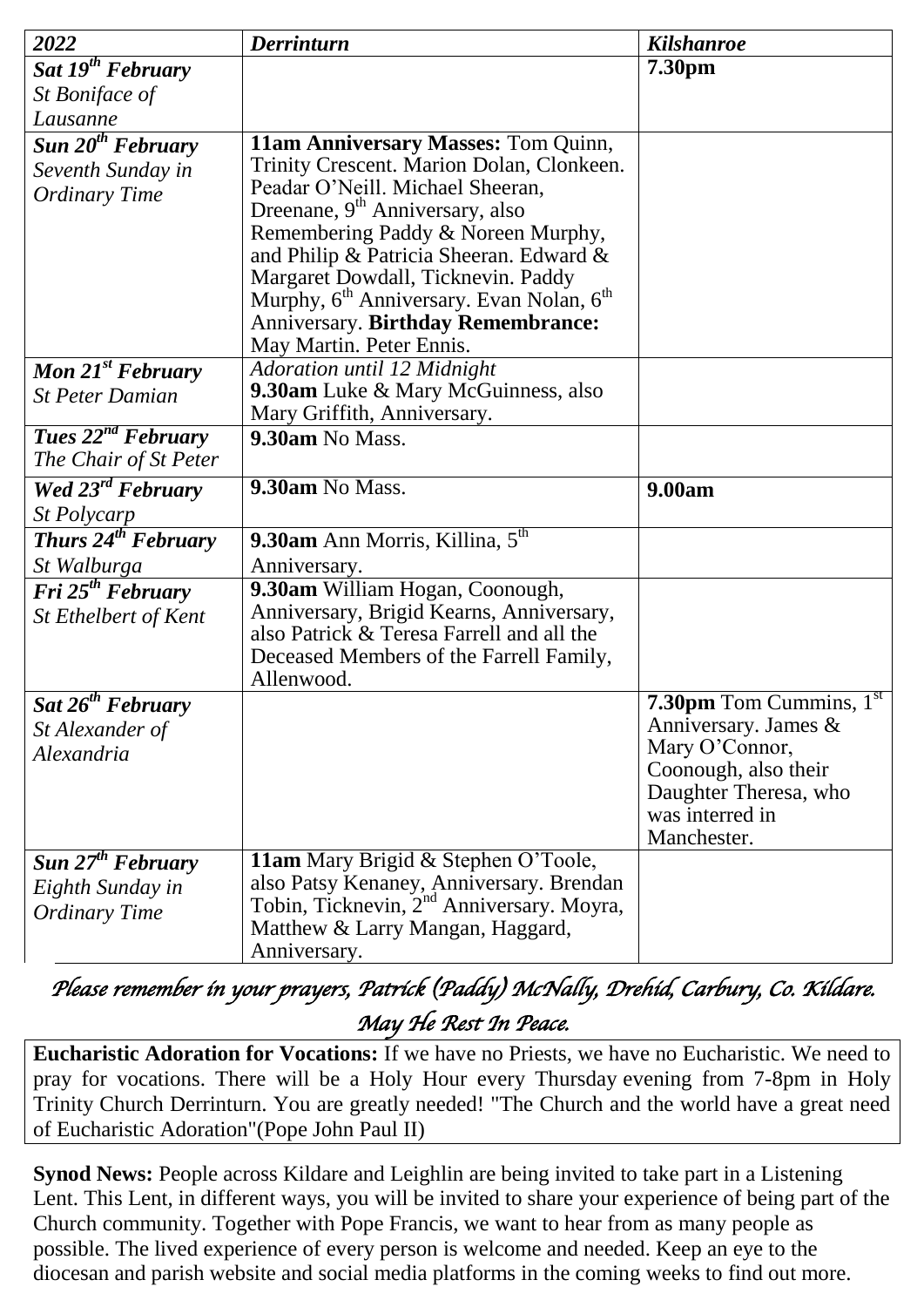| Kilshanroe Eucharistic Ministers & Readers for Saturday 26th of February |                    |                                |  |  |
|--------------------------------------------------------------------------|--------------------|--------------------------------|--|--|
| <b>Mass Time</b>                                                         | <b>Readers</b>     | <b>Eucharistic Ministers</b>   |  |  |
| Saturday 7.30pm                                                          | <b>Sharon Ryan</b> | Mary Duffy Regan & Andy Gannon |  |  |

| Derrinturn Eucharistic Ministers & Readers for Sunday the 27th of February |                |                                   |  |  |
|----------------------------------------------------------------------------|----------------|-----------------------------------|--|--|
| <b>Mass Time</b>                                                           | <b>Readers</b> | <b>Eucharistic Ministers</b>      |  |  |
| Sunday 11am                                                                | Stephen Lott   | Rose Connolly & Brenda McLoughlin |  |  |

*St. Patricks Day, Mothers Day and Easter Mass Bouquets:* are available in the usual outlets and from the Parish Office. The Parish opening hours are 9.30am to 5pm Monday to Wednesday, 9.30am to 2.30pm Thursday, 9.30am to 2pm Friday.

| <b>Collections for Saturday 12th and Sunday the 13th of February</b> |               |                        |               |  |  |
|----------------------------------------------------------------------|---------------|------------------------|---------------|--|--|
| <i>Collections</i>                                                   | <i>Amount</i> | <b>Collections</b>     | <b>Amount</b> |  |  |
| Derrinturn Basket                                                    | €445.00       | Development            | €700.00       |  |  |
| Kilshanroe Basket                                                    | €265.00       | Clergy                 | €185.00       |  |  |
| Mass Cards                                                           | €50.00        | <b>Blessed Candles</b> | €10.00        |  |  |

*Carbury GAA Lotto* took place on Monday the 14th of February, the Lotto numbers drawn were, 2, 5, 7, 26, and the bonus ball was 11. There was 1 winner of the match 4, who won  $\epsilon$ 7,900. Next week's draw takes place Monday the 21st of February. Next week's Jackpot is  $\epsilon$ 6,000.

**Who Cares?** Is a new information booklet that aims to support and empower carers of people with cognitive impairment/dementia in Laois/Offaly on their caring journey and help them access relevant supports and services that they may require locally and nationally at various times along the route. It also has information that would be of relevance to all carers. This information booklet will be available through both the Alzheimer's Society, (087) 3210642, Family Carers Ireland (057) 932 2920 as well as in local libraries and on the HSE both Laois and Offaly County Council websites for those who were unable to secure copies.

**"NEED TO TALK..."** No cost face-to-face counselling service available at ACDAL Allenwood Funding is limited. Our service will therefore be provided on a first - come first - served basis For further information, please contact Alison on 045-870 804

All calls and enquiries will be treated with the upmost respect and confidentiality

Our therapists are fully qualified and experienced psychotherapists and are accredited by the Irish Association for Counselling and Psychotherapy (IACP). There are still spaces available for this free counselling service.

Parish Donation Envelopes: We are looking for volunteers to help distribute the remaining envelopes to the following areas. Drehid, Collinstown, Derrinturn, Dreenane, Ballyhegan, Clonkeen, Ticknevin, Rathmore, & Parsonstown. If you would like to volunteer, please call the Parish Office on 04695- 53355 or email carburyparish@gmail.com, your help would be greatly appreciated.



**MEMBERSHIP CLOSING DATE:** Closing date for all Carbury G.A.A Memberships is Sunday 20th February 5pm for 2022. In the interest of Health & Safety, please do not present for training or matches unless you are registered. Please follow the link below. Thank you

[https://www.facebook.com/458438630999595/posts/2054022431441199/](https://www.facebook.com/carbury.gaa/posts/2054022431441199?__cft__%5b0%5d=AZU5uwj77960DFiDGr5uv_ZP1Q4TPMLjQvjgx_EcCNCeIaqyJcsKaIqCpcZuAQ3Bh2xKGBG-zIerYcqmf10YcYioGGFwqTRIV0emfdPFUcL_7XwLWa6kwep2bGcLIL4jjQZUp4bmuDlqjc3-VeU8nWrB&__tn__=-UK-R)

**Clubs and organisations are invited to send in short notices:** for our Parish Newsletter, by email: carburyparish@gmail.com, phone or in person to the Parish Office. All notices must be received by 12 noon on a Thursday. Notices received after this time will be included in the following weeks' newsletter. Articles may be edited.